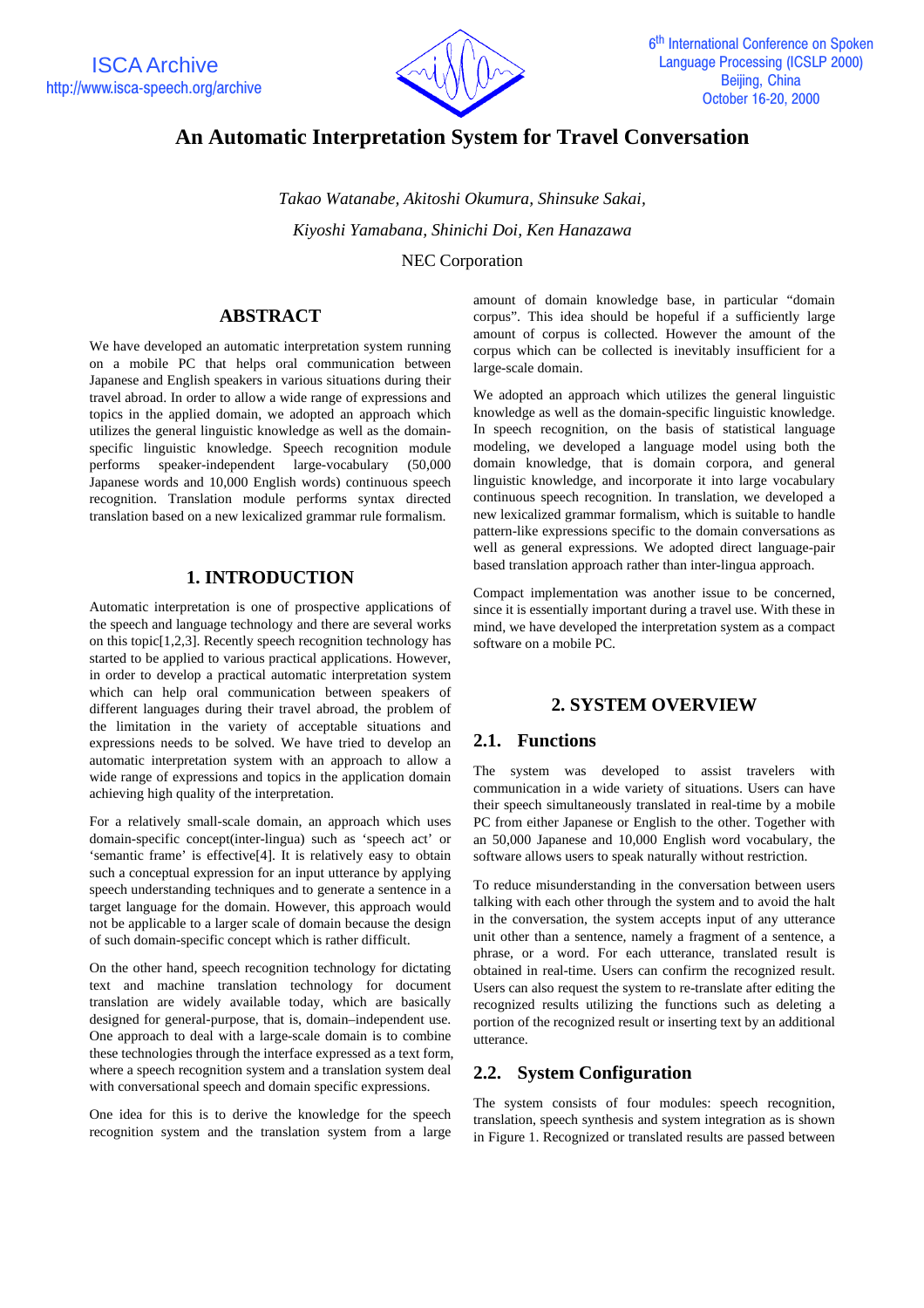modules in the form of a text with the supplemental information such as pausing.

Japanese speech synthesis module uses a text-to-speech conversion software developed in NEC. English speech synthesis module uses a commercially available software.

The system integration module consists of three functions: user interface control, inter-module data communications and interpretation module control. Users specify their gender for speech recognition. The users can also specify their role in the situation. Integrated processing for control by situation provides more accurate interpretation.

System requirements for the software include a mobile PC with a Pentium II-class processor (400MHz) running either Windows 98 or Windows NT and 192MB of RAM.



Figure.1 Configuration of the automatic interpretation system

### **3. SPEECH RECOGNITION**

## **3.1. Speech Recognition Module**

Speech recognition module performs speaker-independent large-vocabulary continuous speech recognition of conversational Japanese and English. The module, shown in Figure 2, consists of an acoustic model, a language model, a word dictionary and a search engine. The acoustic model used was designed domain independently. The language model was designed for travel conversation.

We have developed a compact recognition module that enables real-time speech recognition on a mobile PC. The search engine performs two-stage processing. The language model contains a bigram language model and a trigram language model. On the first stage, Viterbi beam search is performed to decode input speech to generate a word candidate graph using the acoustic model and the bigram language model. On the second stage, the engine performs a search to find the optimal word sequence using the trigram language model.

For acoustic modeling, triphone-context phone HMM was adopted. We have made possible speaker-independent recognition by training the model with a large speech corpus. The recognition module also has a speaker adaptation capability. It is possible to adapt the acoustic models efficiently to the speaker just using as few as five utterances.



Figure 2. Speech recognition module

## **3.2. Language Model**

Statistical language model such as bigram and trigram has been successfully used to give linguistic constraints in largevocabulary continuous speech recognition and trained typically using a large text corpus such as newspaper. However, colloquial expressions often used in travel conversation, including Japanese sentence-final phrases, are different from written sentences in many ways. Considering this difference, we developed large linguistic corpora. The corpora contained a text corpus of one hundred thousand sentences of the travel conversation in various situations such as hotel, restaurant, shopping, transportation entertainment, and so on. The corpora also contained a general conversational expression corpus comprising expressions specific to oral communication. We trained a word bigram and a word trigram model using these corpora. We took advantage of the knowledge of the travel domain entities and assigned a domain semantics-based class to each word, yielding class bigram to be used in trigram smoothing. In order to supplement the insufficiency of the domain corpora, general linguistic knowledge was incorporated. The words appearing in high frequency in general text were added to the dictionary. Morphological class was defined for each word, and is used to judge if a word juncture was morphorogically allowed.

The speech recognition module was evaluated using native speakers' clean (without filler words) utterances in speakerindependent mode (gender-dependent). Test set perplexity was 26.8 for English and 33.0 for Japanese. In English evaluation, 88.9 % of the words were correctly recognized for 20 speakers where each uttered 190 sentences (6 word length on average). The word accuracy after penalizing insertion errors was 85.4%. In Japanese evaluation, 96.2% of the words were correctly recognized for 20 speakers where each uttered 200 sentences (6.8 word length on average). The word accuracy was 95.8%.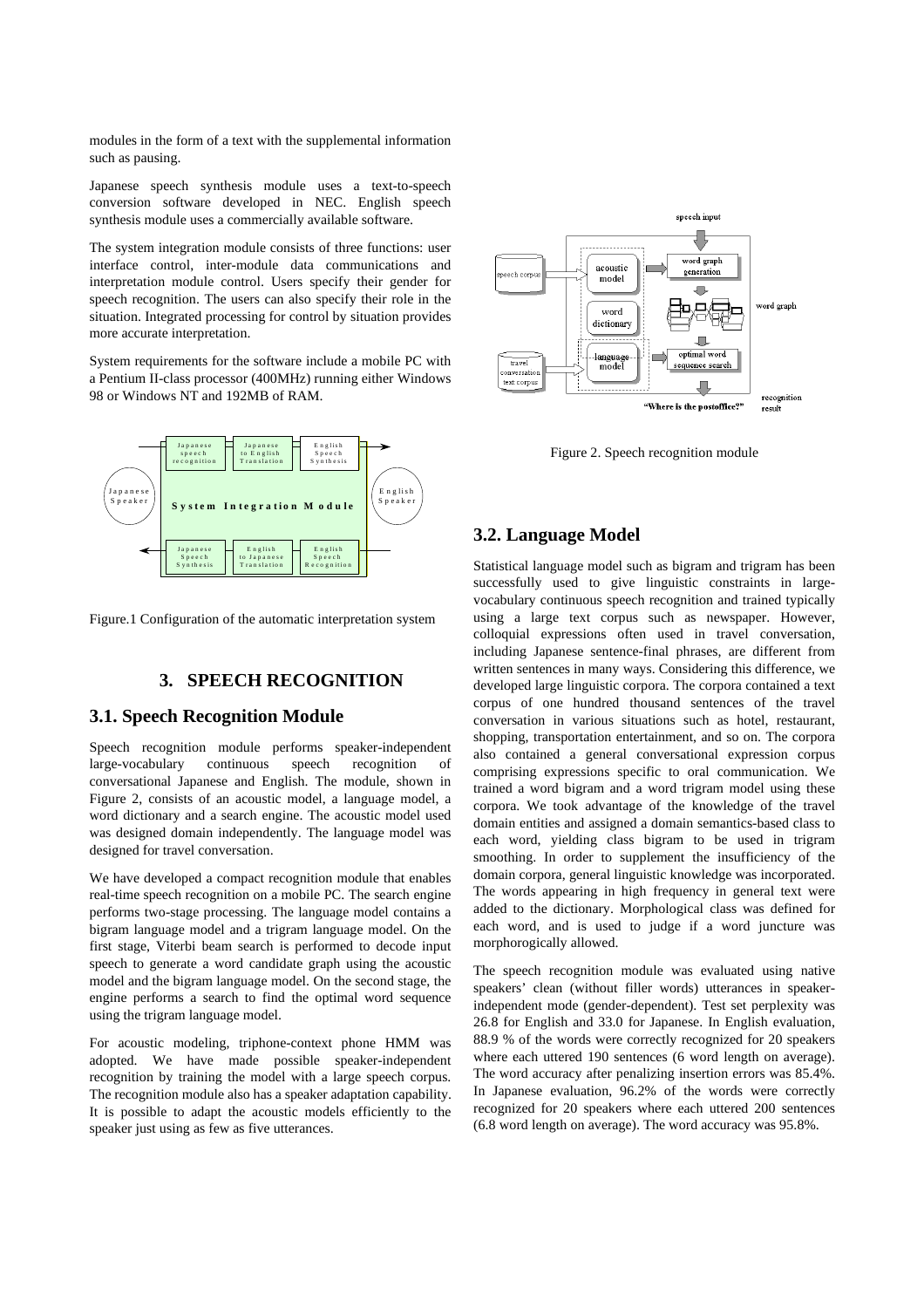# **4. TRANSLATION**

In translation of conversations, a translation module is required to cope with highly word-specific phenomena, including various colloquial and idiomatic expressions. Handling idiosyncratic word behavior is also important to improve the translation quality for the target domain. In addition, translation module is required to cover a wide range of input sentences.

To achieve both broad coverage for general input and high quality for the target domain, we employed a rule-based method that allows writing of both general abstract rules and examplelike concrete patterns in a unified framework. Precisely we adopted a strong lexicalization approach to the grammar [5,6] where all grammar rules(trees) are associated with at least one word, making all the rules lexical rules.

Furuse et al.[7] proposed an approach to spoken-language translation based on pattern matching on the surface form, combined with an example-based disambiguation method. Since our approach is more rule-oriented, we believe it is suitable to build a system with broader coverage.

# **4.1. Lexicalized Tree Automata-based Grammars**

We have developed a new strongly lexicalized grammar formalism that we call Lexicalized Tree AutoMata-based Grammar (LTAMG)[8], which lexicalizes (part of) tree operations as well as the trees themselves. In this formalism, each word has a tree automaton (tree accepter) that describes how to combine the elementary trees to get the whole set of trees associated with that word. This lexicalized tree automata (LTA) allow powerful and flexible control over the tree growth. Even the complex pattern-like trees having variable part inside can be easily described by the LTA without considering side effects to other words.

Another advantage of the method is use of a simple chartparsing algorithm which is a straightforward extension of the context-free grammar case.



Figure 3. LTA of "eats"

Figure 3 shows an example LTA for a verb "eat". The tree growing from the verb has a form in (a). This tree is described precisely by elementary trees(c) and a tree automaton(b). The tree automaton accepts a sequence of the elementary trees. The tree(a) is presented as a sequence made by accepting  $T_1$  once, then  $T_2$  an arbitrary times, then  $T_3$  once.

In addition to the case of example-like patterns, the formalism has enough descriptive power to develop a general grammar.

The general knowledge is represented as a shared part of the lexicalized grammar, while the domain-specific or word-specific knowledge is encoded as an individual lexicalized grammar in the dictionary.

#### **4.2. Translation Module and the Grammar**

Figure 4 is an overview of the translation module. Translation proceeds following the three steps: analysis, transfer and generation. The input is a sequence of words. The translation module loads the dictionary and the tree automata of the words. Some of the automata are retrieved from the rule sharing lexicon (the rule templates and the shared rules). The module carries out morphological analysis and builds a chart structure. Then the module carries out syntactic analysis to build the syntax trees. Next, this tree is transformed into a syntax tree of the target language. Finally, the words in the tree are collected, linearized, inflected and then sent to the speech synthesis module.

The translation method is based on the syntax directed translation. Each elementary analysis tree in each word is paired with an elementary generation tree. In the translation process, starting from the root, at each node of the analysis tree, the direct descendant nodes are reordered in the generation tree, according to this tree-to-tree pair. This method allows easy description for translation of example-like patterns.

We have developed the grammar rules and the dictionary to handle various phenomena that appear in conversations of the target domain, as well as rules for general phenomena. When



translating from Japanese to English, a missing subject, a common phenomenon in conversation, is inferred from information such as the sentence type, the polite expression types and the auxiliary verb types. When translating in the opposite direction, the speaker role and syntactic information is